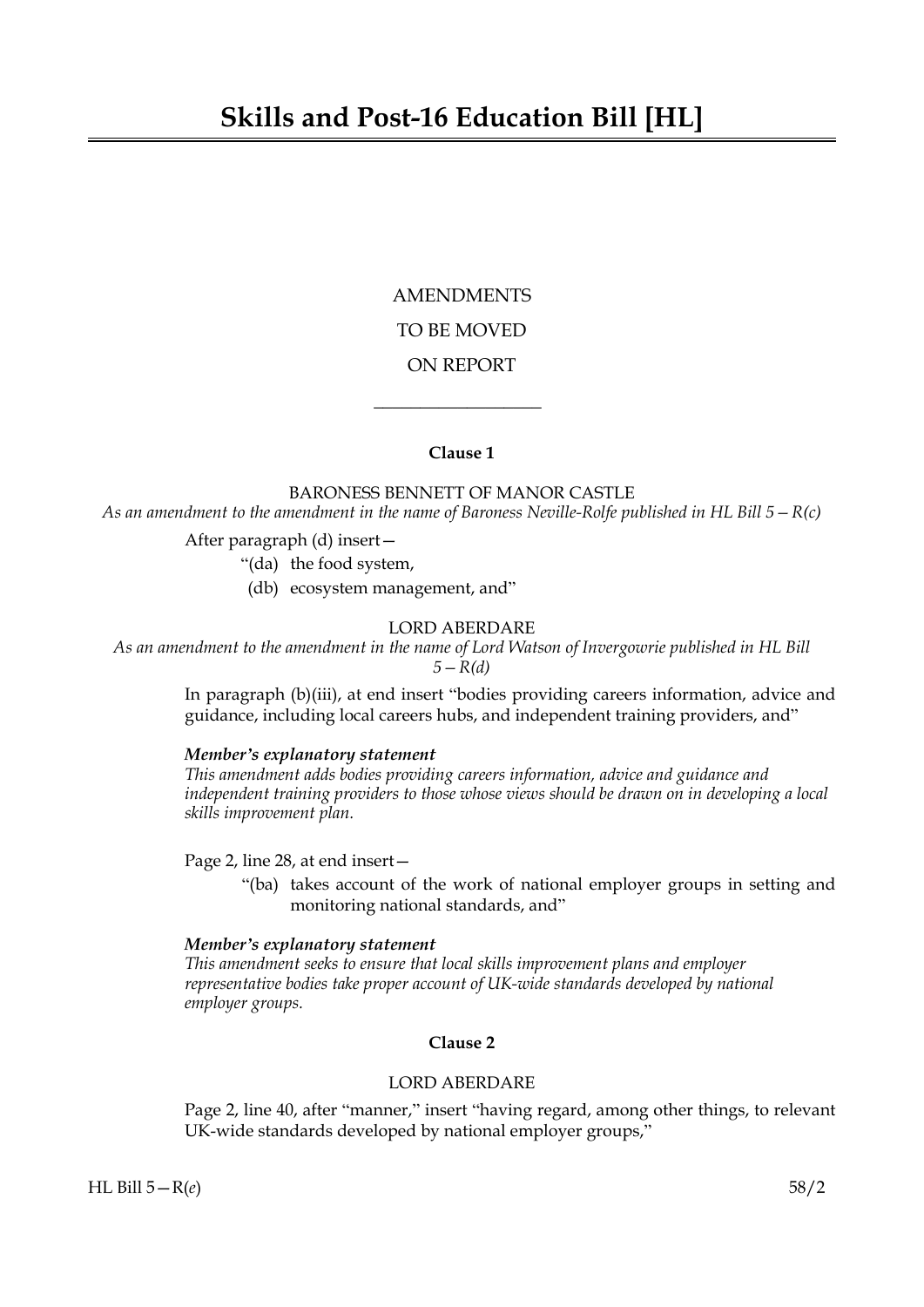# *Member's explanatory statement*

*This amendment seeks to ensure that local skills improvement plans and employer representative bodies take proper account of UK-wide standards developed by national employer groups.*

Page 3, line 4, at end insert "including a requirement to report to the Institute for Apprenticeships and Technical Education on the coherence of the body's local skills improvement plan with national standards in order to inform the Institute's work in approving new technical education qualifications."

#### *Member's explanatory statement*

*This amendment seeks to ensure that data about how local skills plans relate to national standards is provided to the Institute to inform its work in approving new technical education qualifications.*

### **After Clause 15**

## LORD ADDINGTON

Insert the following new Clause—

### "**Lifelong learning: special educational needs**

When exercising functions under this Act, the Secretary of State must ensure that—

- (a) providers of further education are required to include special educational needs awareness training to all teaching staff to ensure that all staff are able to—
	- (i) identify, and
	- (ii) support,

those students who have special educational needs;

(b) providers of further education provide support for students with special educational needs or disabilities that is of an equivalent standard to those with similar needs in higher education."

### *Member's explanatory statement*

*This amendment places a duty on the Secretary of State to ensure that there is sufficient SEN training for teachers of students in further education and that there is support for students with special educational needs or disabilities that is of an equivalent standard to those with similar needs in higher education.*

#### **After Clause 21**

# LORD CLARKE OF NOTTINGHAM LORD LAYARD

Insert the following new Clause—

### **"Provision of opportunities for education and skills development**

(1) Any person of any age has the right to free education on an approved course up to Level 3 supplied by an approved provider of further or technical education, if he or she has not already studied at that level.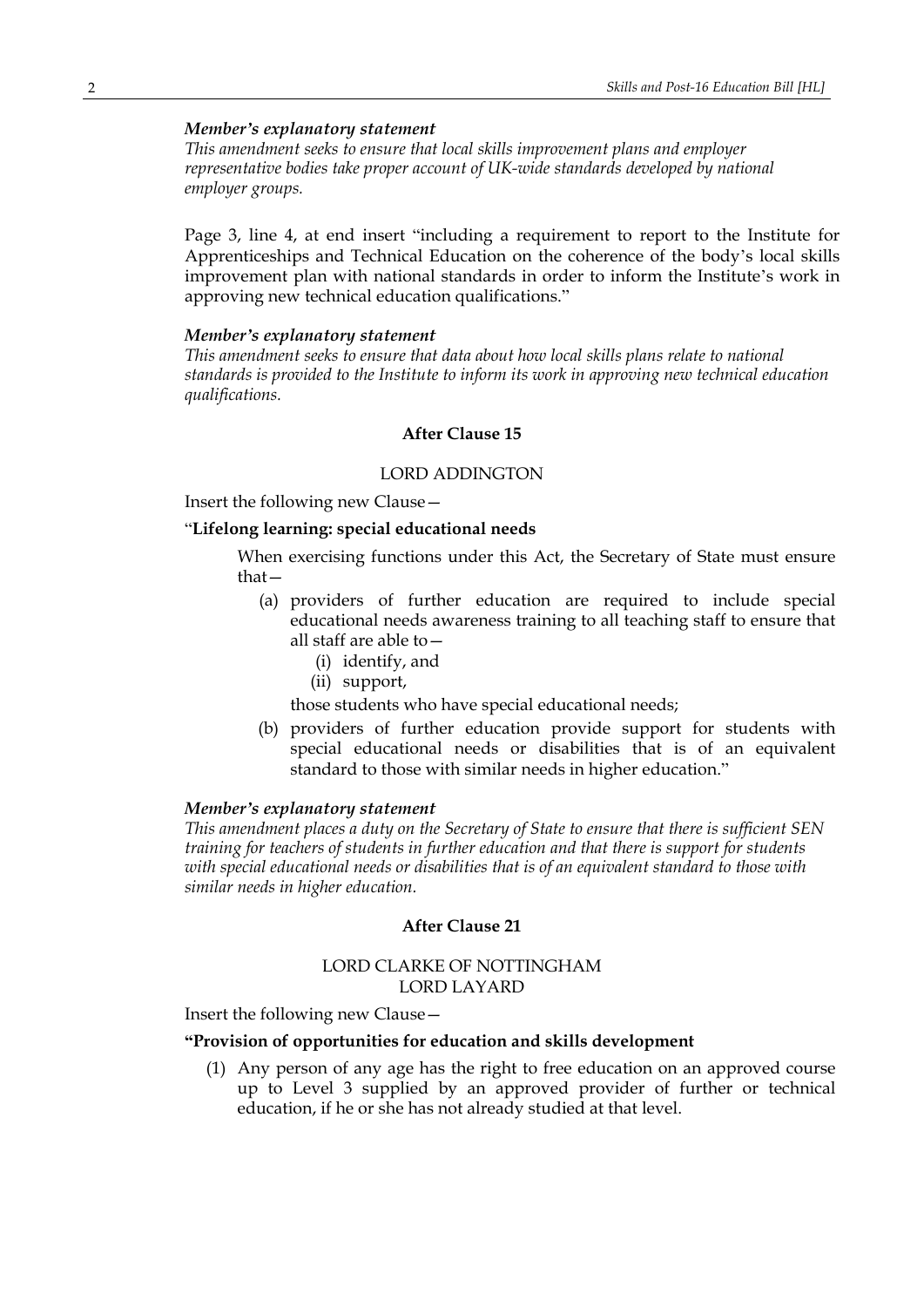# **After Clause 21** *- continued*

- (2) Any approved provider must receive automatic in-year funding for any student covered by subsection (1), and supported by the Adult Education Budget, at a tariff rate set by the Secretary of State.
- (3) Any employer receiving apprenticeship funding shall spend at least two thirds of that funding on people who begin apprenticeships at Levels 2 and 3 before the age of 25."